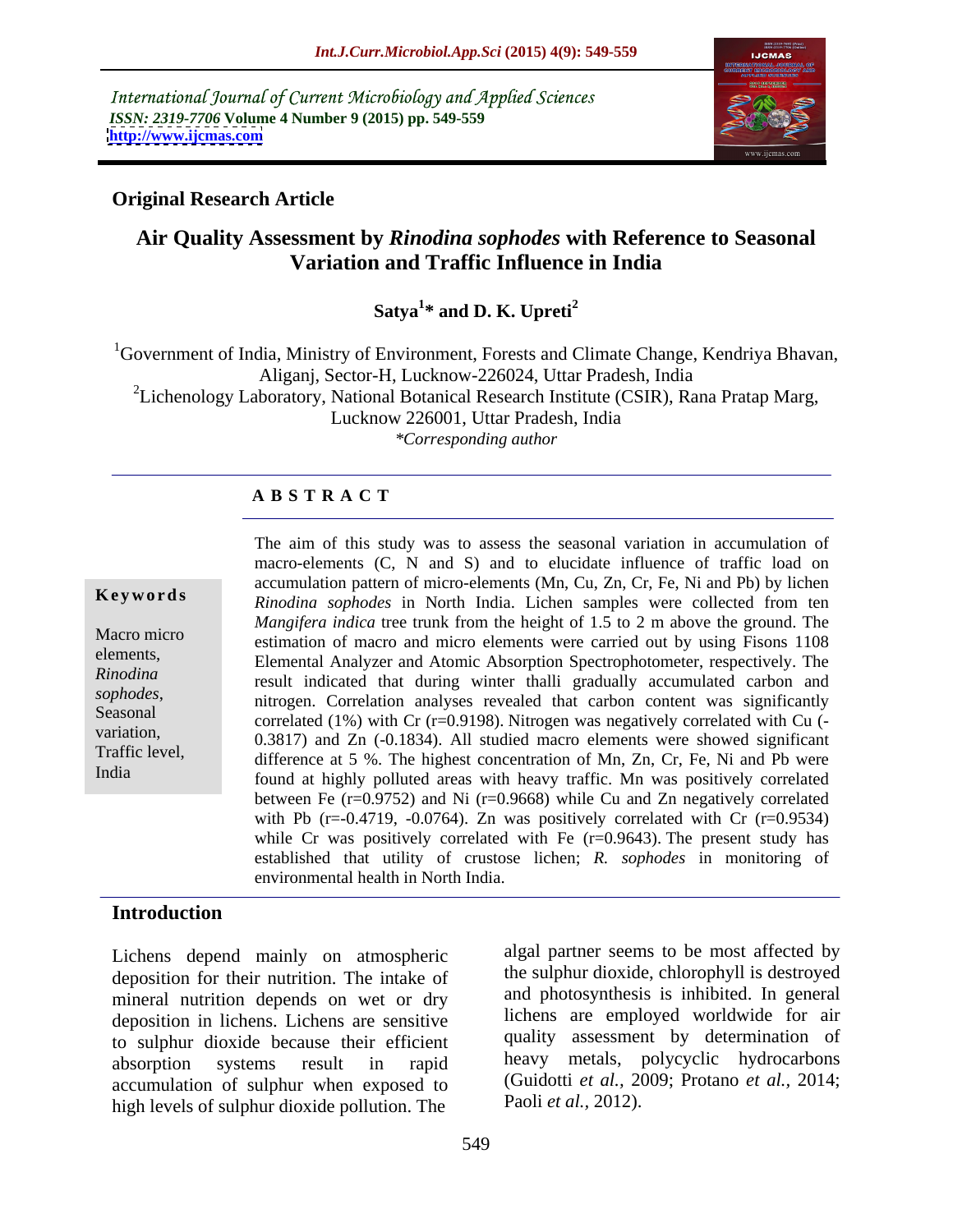In pollution-enhanced environments, lichens heavy metals and PAHs accumulation by can accumulate nitrogen, sulphur, metals crustose lichens in India (Nayaka *et al.,* and other pollutants well in excess of their 2003; Saxena *et al.,* 2007; Satya and Upreti, nutritional needs (Sochting, 1995; Glavich Geiser, 2008). The effects of many climatic physiological process in lichens, including those related to their carbon (C), nitrogen poorly understood (Purvis *et al.* 2003; Cont be due to changes in the deposition rates or global cycle of N via combustion of fossil fuels, traffic, production of N-based fertilizers, cultivation of N-fixing legumes, and other actions (Galloway *et al.,* 1995; Gilbert et al; and 2007). The major sources of deposited atmospheric N are ammonia  $(NH<sub>3</sub>)$ , in rural environments, and nitrogen oxides (NOx), in urban environment which The studies areas are part of Kanpur city are close to roads and motorways. (Fig. 1 and Table 1). Kanpur is second

In particular, lichens and mosses have been also the largest populated city in the State. widely used as bioindicators for assessing the atmospheric deposition of heavy metals<br>and/or biological effects of airborne humid subtropical climate and the year is contaminants (Klos *et al.* 2011; Ite *et al.,* 2014). (November–February), the hot season

A large number of microelements such as foliose lichens do not occur. In these areas crustose lichen supervenes frequently. In Very few studies have been carried out on

2009; Satya *et al.,* 2012).

and other environmental factors on the The main objective of this study was (1) to (N) and sulphur (S) accumulation have been S) shown by *R. sophodes* in two different investigated (Tretiach *et al*,. 2007). The season i.e. in post Manson (September, impact of C,N,S on lichen flora remains 2008) and winter (December, 2008), in Cecchetti, 2001; Sujetoviene, 2010). traffic load on the accumulation of Variation in the rate of N accumulation may microelements (Mn, Cu, Zn, Cr, Fe, Ni, Pb) to the increased, the level of N capture due The correlation variances among micro and to metabolism dependent nitrate-uptake macro elements were analyzed to evaluate (Crittenden, 1996). Humans are altering the the impact of air quality with group of compare the seasonal variation in accumulation of macro elements (C, N and North India. (2) to evaluate an influence of by *Rinodina sophodes* in North India (3) elements accumulated by *R. sophodes*.

# **Materials and Methods**

# **Description of site**

largest industrial city in North India. It is

and/or biological effects of airborne humid subtropical climate and the year is heavy-metal accumulation studies with during the monsoon season in the months of foliose lichens are available in India (Shukla July, August and September. Generally 70 and Upreti, 2007b; 2008a; 2012; Bajpai *et*  80% of the total rainfall occurs during this *al.,* 2012; & 2013). In areas, particularly period (Chowdhury *et al.,* 1982). According highly industrialized and urban region, to final report of Kanpur City Development such regions, the discretion of pollution average day a total 89,4,68 vehicles in monitoring remains with crustose lichens. Kanpur city enter and exit at the outer also the largest populated city in the State. The study area is situated in the zone of divided into three seasons: the coal season (November February), the hot season (March-June) and the monsoon season (July October). Heavy rainfall occurs Plan under Jawaharlal Nehru National Urban Renewal Mission (2006), on an corridors. The lichens were collected from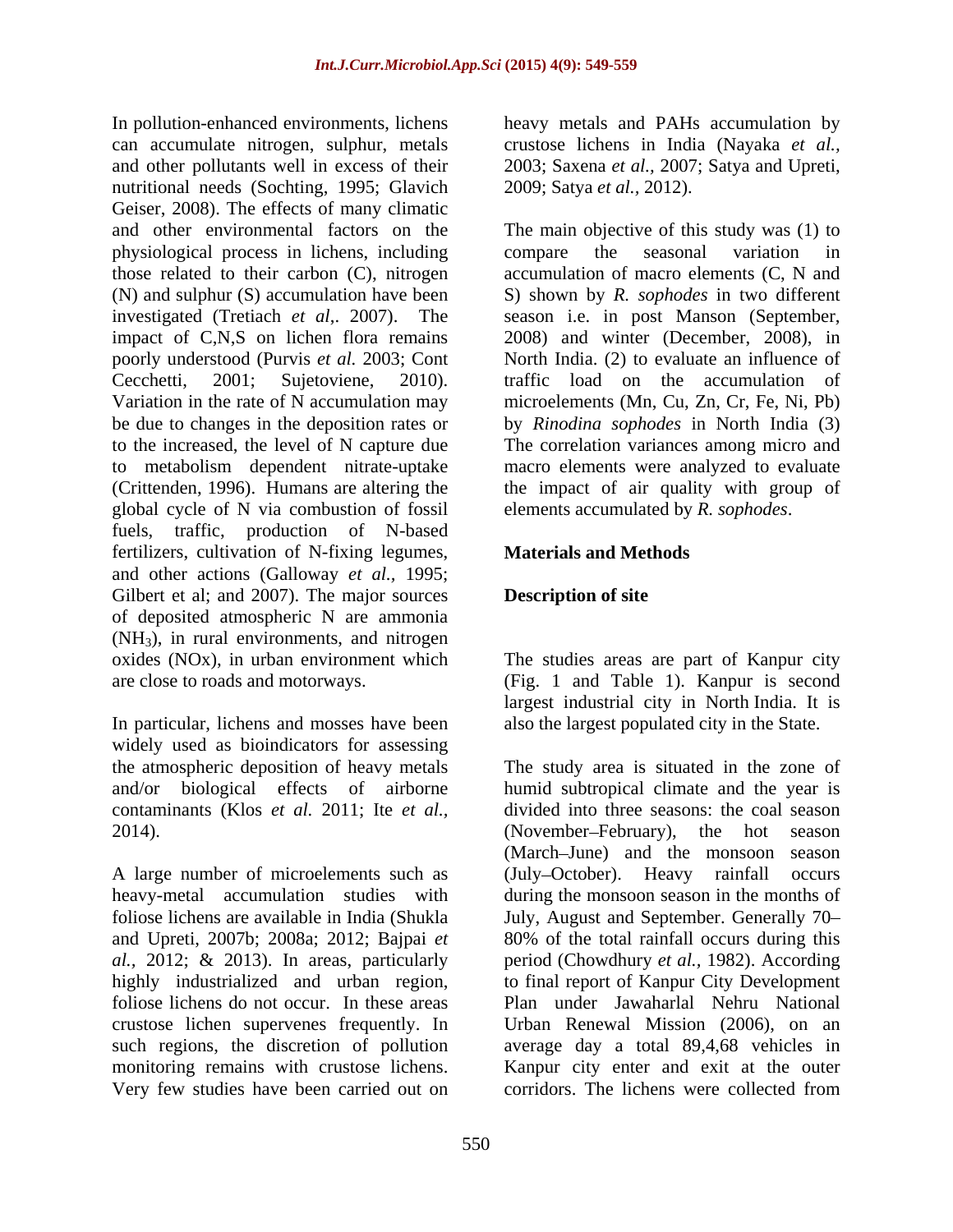December (winter), 2008. At each site, samples were taken from ten *Mangifera* (National Institute of Standards collected from a height of 1.5 to 2 m above 2007). the ground.

# **Estimation of total carbon, nitrogen,**

N, S elements. Total C, N and S content was instrument '0' before measuring the measured according to the flash combustion procedure with a Fisons 1108 Elemental Analyzer in triplicates of 10 mg (triplicate) Statistical analysis of lichen thalli. In order to avoid  $H_2O-SO_2$ <br>signals overlapping, a trap system of Mg signals overlapping, a trap system of Mg The experiment was done as randomized  $(CIO<sub>4</sub>)<sub>2</sub>$  was employed to remove the excess block design. One-way analysis of variance of  $H_2O$  from the gases produced by (ANOVA) and Correlation of variance was combustion. Accuracy and recovery of done with all the data to confirm the elements were checked analyzing a sample variability of data and significant difference of sulphanilamide was used as standard between parameters (Gomez and Gomez, (Tretiach *et al.,* 2007) for the analysis of C, N and S (macro-elements). The reagent used from Merck. Accuracy and recovery level was  $\pm$  0.5 % and nil, respectively.

# **Estimation of micro elements**

For the analysis of the micro-elements, the The current study was repeated in the same lichen thalli were removed from the bark with sharp snapper blade avoiding coming out of bark with it. The samples were oven (C, N, and S) concentration in *R. sophodes* dried for 2 days at 65° C. The dried lichen thalli in December, 2008 (winter). The data samples (triplicate) were powdered (1.0 g were compared with previous study, which

two different pollution level sites i.e. highly each) with pestle and mortar and digested in polluted and moderately polluted area mixture of concentrated  $HNO<sub>3</sub>$  and  $HClO<sub>4</sub>$ (Table 1).  $(v/v 5:1)$  for 1 hour. Residues were filtered **Sampling methodology** diluted to 10 ml with double distilled water The area in and around the Kanpur city was Perkin Elmer 2380 Atomic Absorption surveyed for collection of lichen species in Spectrophotometer. Stock standards were *indica* tree trunks facing towards the road. Technology), to establish calibration curves From each tree, 3-5 whole thalli of *R*. that covered the region from 1, 2 and 3  $\mu g g^{-1}$ *sophodes* were collected. Lichen thalli were for all the metals detected (Shukla *et al.,* through Whatman Filter Paper No. 42 and and metal contents were analyzed using a used from Merck India, traceable to NIST (National Institute of Standards 2007).

**sulphur (macro elements)** Technology Corporation (RTC) Laramie, The air dried samples were divided in no., IH028. The acid used for digestion were aliquots of ca. 500 mg and stored in petri allanalytical grade Merck Germeny and dishes at -32 $\degree$  C until use for analysis of C, blank were used for both celebrating the The quality tests were conducted vide of analysis of Resource WY, USA, Catalog no., CRM 028-050, lot instrument '0' before measuring the unknown samples.

# **Statistical analysis**

done with all the data to confirm the 1984).

## **Results and Discussion**

## **Seasonal variation in macro elements shown by R. sophodes**

site to check for possible seasonal variation in accumulation pattern of macro-elements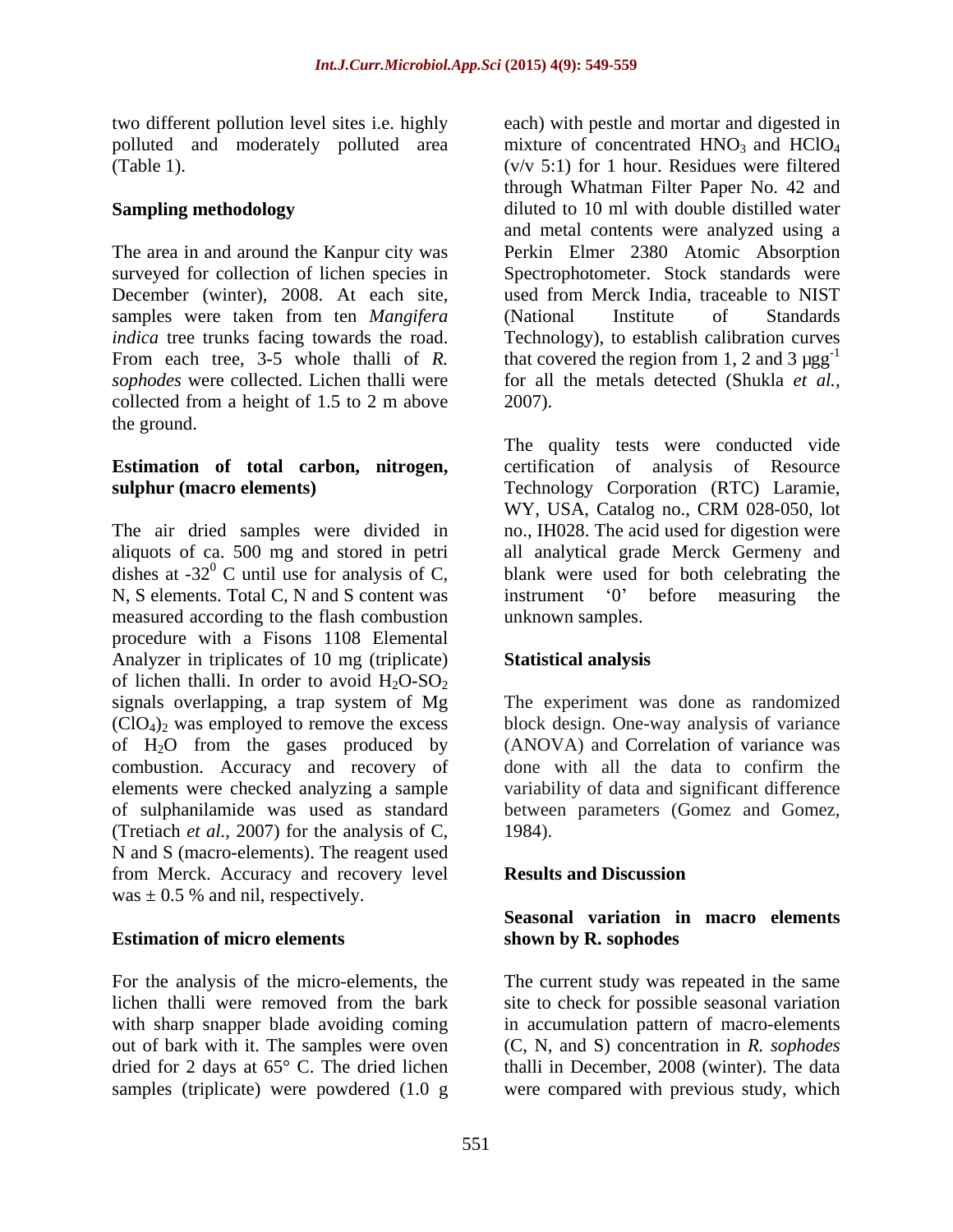was taken during post monsoon season in September, 2008 (Satya and Upreti, 2009) in

Table 2 showed decreased concentration of Sulphur. The previous data on atmospheric C content with 32.06 to 36.11  $\mu$ g g<sup>-1</sup>DW in SO<sub>2</sub> level in the Kanpur area was analyzed current study sites. It suggested that the C  $\qquad$  decreasing. The  $SO_2$  level in 1987 was was acquired through photosynthesis in the  $11\mu\text{g/m}^3$ , however in 1994 and 1996 it photobions which is active when the lichen is wet and exposed to light (Palmqvist, [\[http://www.usc.edu/dept/polsci/sellers/Rece](http://www.usc.edu/dept/polsci/sellers/Rece) 2000). Though, Máguas (2013) concluded that the carbon acquisition of the lichen After a long gap of about 11 years the depends on the water content, light intensity and  $CO<sub>2</sub>$  fixation of the photobiont. Signal factor  $ANOVA$  was also showed that the  $SO<sub>2</sub>$  level might have decreased by significance difference at 5%. any one of the variable parameters, which

The current study revealed that the concentration of N was lower during winter season (Table 2). It ranged between 2.27 to all species from the same site which would 2.74  $\mu$ g g<sup>-1</sup>DW in study sites (Table 2). It contain the same amount of sulphur (Takala has been noticed that the physiological *et al.*, 1985). activity of the plant is usually slow during winter due to low light and reduced Correlation matrix (Table 3, all significant at availability of water, which indicates low 1 %) of the macro-micro elements indicates uptake of N in the current study area that C content was significantly correlated (Hovenden, 2000). Lichen thalli shows with Cr (r= 0.9198), while Mn positively seasonal changes in the concentration of N correlated with Fe  $(r = 0.9759)$  and Ni  $(r =$ which indicates a temporal pattern in the uptake of elements for the lichen growth. In  $\qquad$  correlated with Cr ( $r = 0.9534$ ) while Cr was contrast, higher concentration was found in previous study which was done in monsoon The negative correlation was found among season, it may be due to the maximum photosynthesis and transpiration rate which increased the water absorption capacity in plant, thereby, increase in N uptake. Signal factor ANOVA was also showed significance difference at 5%. The Concentration of micro-elements

in current study sites. Signal factor ANOVA provide a good estimate of the atmospheric SO2 concentration in rural, suburban and

Kanpur City, India. vehicular exhausts. In the present study, all  $\sim$  1 DW in SO<sub>2</sub> level in the Kanpur area was analyzed byproduct of coal or fuel oil combustion, many other industrial processes and four sites do not show any concentration of abruptly went down to 7.0 and 8.0  $\mu$ g/m<sup>3</sup> 3 [nt%20Projects/AMIS/Assets/Kanpur.pdf\]](nt%20Projects/AMIS/Assets/Kanpur.pdf]).

 $^{-1}$  DW in study sites (Table 2). It contain the same amount of sulphur (Takala accumulation potential of *R. sophodes* has shown null concentration. This study reveals are to be further investigated. A study also ascertains that amount of S accumulation was species dependent and did not found in *et al.,* 1985).

> 0.9668). However, Zn was favorably positively correlated with Fe  $(r = 0.9643)$ . N-Cu-Zn, Cu-Pb and Zn-Pb (Table 3).

## **Influence of traffic load on microelements contents in R. sophodes**

The S concentration did not showed found also investigated to determine the influence was also showed significance difference at micro-elements, which were accumulated by 5%. The assessments of S content in lichens *R. sophodes* in the study area (Table-2). The Concentration of micro-elements contents (Mn, Cu, Zn, Cr, Fe, Ni, Pb) were of traffic load on distribution pattern of

urban sites (Garty, 1988).  $SO_2$  is a high-traffic load, (Table-1) shows maximum The data represented that the sites having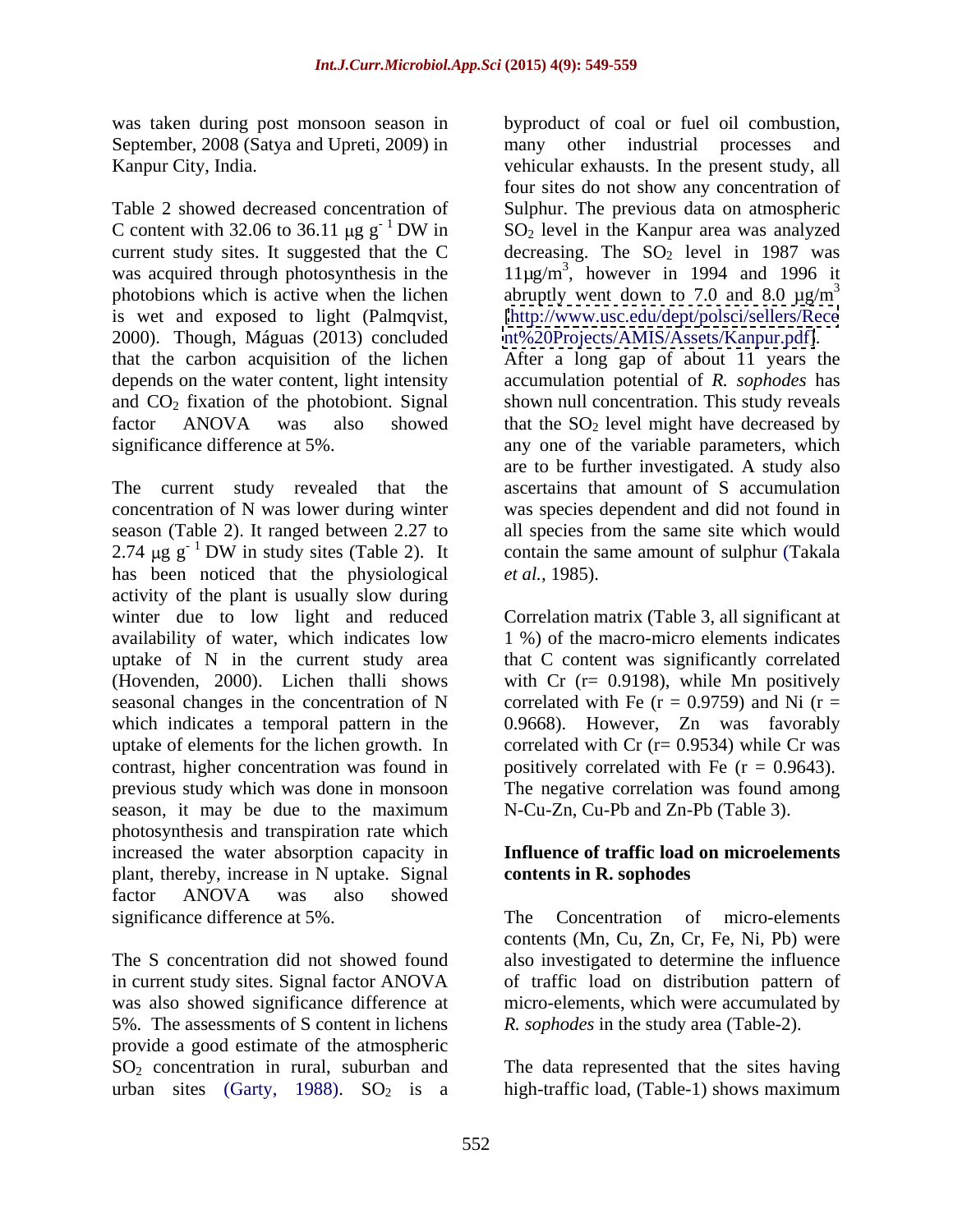concentration of six micro-elements (Mn, Zn, Cr, Fe, Ni and Pb) except Cu (Table 2). The study indicated that the concentration of Fe was found highest (1152.56  $\mu$ g g<sup>-1</sup> DW to 4962.86  $\mu$ g g<sup>-1</sup> DW) in comparison to other combustion of fossil fuel such as coal. However, Pb is second most accumulated element (492.76  $\mu$ g g<sup>-1</sup> DW) in the study

 $g^{-1}$  DW (Table 2). The site 1 and 2 (Table 1) were located close to major motor vehicle products (Gupta et al., 2011). The Cr having 103.14  $\mu$ g g<sup>-1</sup> DW and 95.81  $\mu$ g g<sup>-1</sup> DW, respectively. Motor vehicles are known to be a source of Mn in urban areas (Monaci

The Cu content in *R. sophodes* ranged from 5.53  $\mu$ g g<sup>-1</sup> DW to 9.76  $\mu$ g g<sup>-1</sup> DW in the study area. Table 2 indicated that the highest concentration of Cu was found at site 1 (Highly polluted) with 9.76  $\mu$ g g<sup>-1</sup> DW increase of destination from the road side.<br>
followed by site 3 and 4 (Moderately Lee (1972) reported that Cr was much used literatures showed strong evidence that traffic activity is one of the Cu pollution source on roadside soil (Monaci *et al.,* 2000), while de Vries *et al.* (2002) reported that the Cu pollution from the traffic combustion (Minganti *et al.,* 2003a). In the activities, but it cannot ignore Cu pollution current study, the highest concentration of from the fertilizer and manure. Hence, the Ni was found at road sides, which give a concentration of Cu in site 3 & 4 can be strong support to conclude that traffic

correlated with use of fertilizer and manure for the agricultural purpose.

 DW to The highest level of Zn in the *R. sophodes* 4962.86  $\mu$ g g<sup>-1</sup> DW) in comparison to other was found in the site-1 (53.83  $\mu$ g g<sup>-1</sup> DW), micro-elements. Some reports showed that then site-2  $(32.71 \mu g g^{-1}$  DW) and site-3 traffic activities enrich the roadside soil Fe  $(31.00 \,\mu g g^{-1} D W)$ . Zn belongs to a group of content (Monaci *et al.,* 2000). However, trace metals, which is essential for the Oliva and Espinosa (2007) concluded that growth of humans, animals & plants and is the enrichment of Fe in roadside soil was potentially dangerous for the biosphere attributed to the natural sources. Fernandez when present in high concentrations (Gowd *et al.,* (2000) reported that the Fe is emitted *et al.,* 2010). The vehicular traffic and from iron steel plant and during the industrial emissions are supposed to be the <sup>-1</sup> DW) in the study sources of the Zn pollution are industries area. High level of these elements may be and the huge of liquid manure, composted representing to industries like Tanneries, materials and agro chemicals such as Fertilizers, Paints as well as traffic load. fertilizers and pesticides in agriculture. The The average value of Mn content in the along the bank of river Ganga. It is a study area ranged from 43.44 to 103.14 µg prominent center for leather processing,  $^{-1}$  DW (Table 2). The site 1 and 2 (Table 1) especially for the manufacture of saddler traffic manifested the highest level of Mn content in the present study was correlated <sup>-1</sup> DW and 95.81  $\mu$ g g<sup>-1</sup> with industrial as well as traffic influence. -1 with industrial as well as traffic influence. DW, respectively. Motor vehicles are known The Cr concentration was found highest at *et al.,* 2000). was observed that the average concentration <sup>-1</sup> DW to 9.76  $\mu$ g g<sup>-1</sup> DW in the (Table 1 & 2). Similarly, Aslam *et al.*, <sup>-1</sup> DW in the (Table 1 & 2). Similarly, Aslam *et al.*, <sup>-1</sup> DW increase of destination from the road side. followed by site 3 and 4 (Moderately Lee (1972) reported that Cr was much used polluted) with 7.96  $\mu$ g g<sup>-1</sup> DW and 6.02  $\mu$ g in Cr plating plant in paint's production,  $^{-1}$  DW and 6.02  $\mu$ g in Cr plating plant in paint's production,  $g^{-1}$  DW, respectively. However, a lot of tanneries, paper factories, dye-works and  $^{-1}$  DW), -1 DW) and site-3 main source of Zn in the study area. Romic and Romic (2003) reported that the main present study is represented to 300 tanneries especially for the manufacture of saddler products (Gupta *et al.*, 2011). the site-1 with 13.22  $\mu$ g g<sup>-1</sup> DW. However, it of Cr in *R. sophodes* was decreased with the increase of distance from the road site (Table 1 & 2). Similarly, Aslam *et al.,* (2011) reported that the concentration of total Cr in soil was decreased with the increase of destination from the road side. steel industries.

> The concentration of Ni in lichen thalli can be regarded as good tracers of fossil-fuel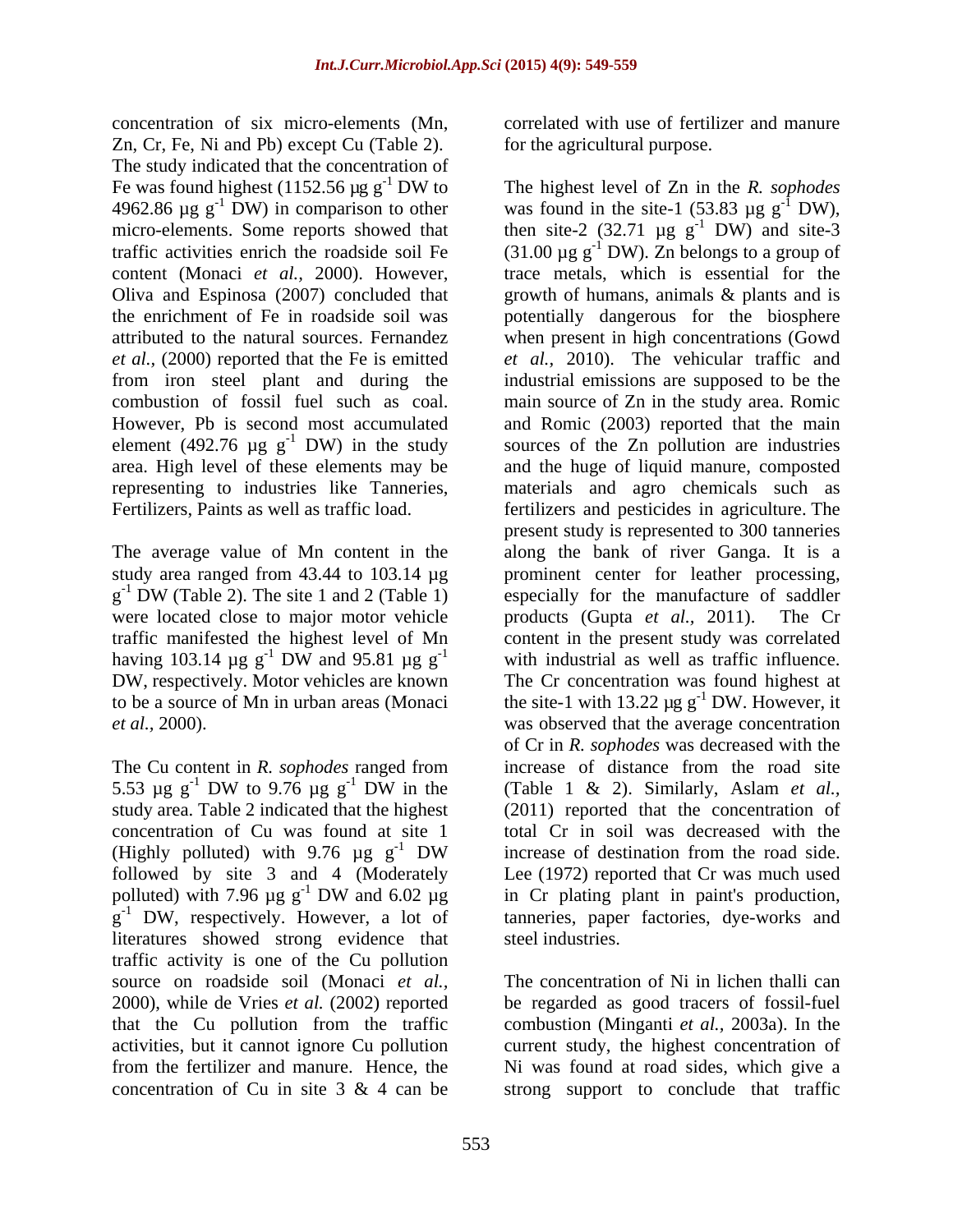activity contributed to Ni pollution (Aslam elements (C, N and S) are much more

In the present study, the higher traffic is generally the main source of micro concentration of Pb was recorded in traffic area (Table 1& 2). The increase in Pb concentration in traffic/urban area is havea contribution to the urban pollution. probably confirmed by the amount of this metal deriving from the exhaust gases. A and Pb content at highly polluted areas are notably higher Pb concentration was also directly indicated that the city is suffering characteristic of the industrial sites from vehicular emissions. On the other (Biolonskan Dayan, 2005). Site-2 (Table 1) with maximum human activities, together of traffic released pollutants on the different with motor garage, high vehicular density studied sites, which helps raise the issue of congestion showed the highest Pb level with<br>the value of 492.76  $\mu$ g g<sup>-1</sup> DW. Duman *et* the value of 492.76  $\mu$ g g<sup>-1</sup> DW. Duman *et* quality of the air in our country, as well as to *al.,* (2009) concluded that maximum control the level of pollutant emissions in concentration of Pb indicated highest the vehicles circulating. The results confirm

The results of the present study indicated

*et al.,* 2011). affected by their immediate microclimate. vehicular density. the ability of crustose lichen of *R. sophodes* activity contributed to Ni pollution (Aslam elements (C, N and S) are much more *et al.*, 2011).<br>
The finding suggeses that the vehiculat microclimate.<br>
The finding suggeses that the vehicular<br>
The micros- The inding sugg The finding suggests that the vehicular elements in the Kanpur city. Some industrial activity in and around the city sites may also Highest concentration of Mn, Zn, Cr, Fe, Ni hand, it is possible to differentiate the effect the need to carry out better controls on the is a suitable tool for monitoring of macro and micro-elements in urban environment.

| <b>S.</b><br>No. | <b>Localities</b> | <b>Vegetations</b> | <b>Site directions</b>                                | <b>Pollution level</b> |
|------------------|-------------------|--------------------|-------------------------------------------------------|------------------------|
|                  |                   |                    |                                                       |                        |
|                  | 1. Ramnagar       | Mangifera          | 50 v/hr (G. T. road, highly                           | Highly                 |
|                  |                   | indica             | traffic activity, railway track<br>with maximum human | polluted               |
|                  |                   |                    | interference) urban area                              |                        |
|                  | 2. Tatiyaganj     | Mangifera indica   | 50 v/hr (G. T. road, high traffic                     | Highly                 |
|                  |                   |                    | activity, site having motor garage                    | polluted               |
|                  |                   |                    | with maximum human<br>interference) urban area        |                        |
|                  | 3. Raghunathpur   | Mangifera indica   | 10 v/hr (Light vehicles, village,                     | Moderate               |
|                  |                   |                    | livestock forming animal wastes,                      | polluted               |
|                  |                   |                    | agricultural area) rural area                         |                        |
|                  | 4. Maharajpur     | Mangifera          | 10 v/hr (Mostly light vehicles,                       | Moderate               |
|                  |                   | indica             | village area with low human                           | polluted               |
|                  |                   |                    | interference) rural area                              |                        |

**Table.1** Description of the sites selected for the collection of *R. sophodes* at Kanpur city, North India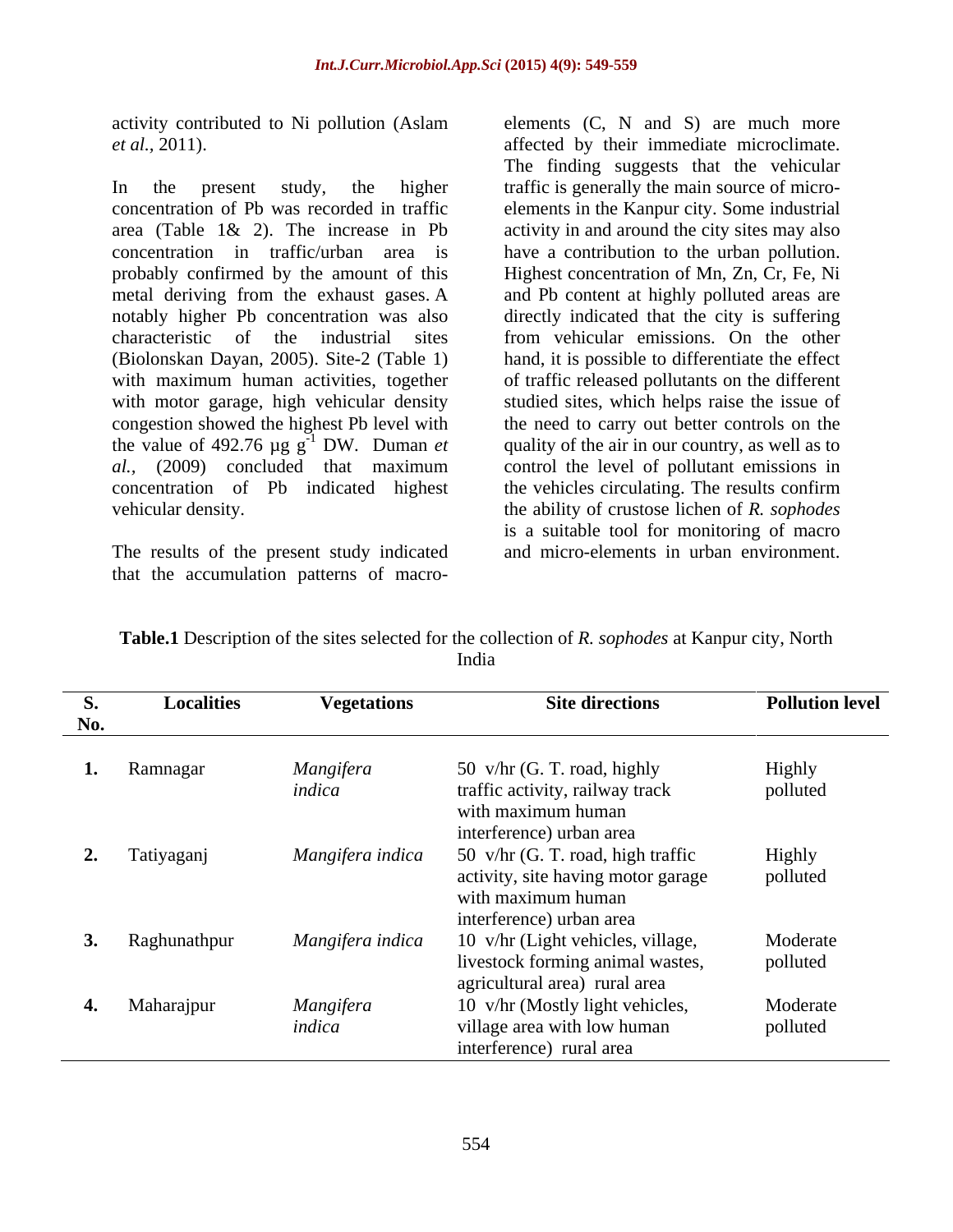| Table.2 Macro elements (%) a<br>(%) and Micro elements concentration ( $\mu$ g g <sup>-1</sup> DW) quantified in R. sophodes at different sites of Kanpur |  |
|-----------------------------------------------------------------------------------------------------------------------------------------------------------|--|
| . North India                                                                                                                                             |  |

|              |                    |                      | <b>Macro elements</b> |                        |                                |              |                      |                      |                     | <b>Micro elements</b> |                 |              |                       |
|--------------|--------------------|----------------------|-----------------------|------------------------|--------------------------------|--------------|----------------------|----------------------|---------------------|-----------------------|-----------------|--------------|-----------------------|
| <b>Sites</b> |                    | <b>Current study</b> |                       | (Satya and Upreti,     | <b>Previous study</b><br>2009) |              |                      |                      |                     |                       |                 |              |                       |
| Ramnagar     | 36.1<br>土<br>0.48  | N<br>2.38<br>0.31    |                       | 33.9<br>1.54           | 2.43<br>0.33                   |              | Mn<br>103.14<br>0.46 | – Cu<br>9.76<br>0.38 | Zn<br>53.83<br>0.43 | – Cr<br>13.22<br>0.40 | 4962.86<br>0.46 | 5.56<br>0.29 | Pb<br>271.86<br>0.461 |
| Tatiyaganj   | 34.19<br>土<br>0.42 | 2.74<br>0.37         |                       | 36.74<br>$\pm$<br>0.53 | $\angle .75$<br>0.15           |              | 95.81<br>0.42        | 5.53<br>0.29         | 0.35                | 11.18<br>0.43         | 3592.82<br>0.43 | 6.15<br>0.45 | 492.76<br>$+$<br>0.38 |
| Raghunathpur | 33.96<br>0.54      | 2.48.<br>0.28        |                       | 1.92                   | -QQ<br>0.10                    |              | 0.50                 | .69<br>0.34          | $31+$<br>-0         | 10.00<br>0.56         | 152.56<br>0.29  | 3.36<br>0.32 | 229.18<br>0.430       |
| Maharajpur   | 32.06<br>—<br>0.52 | 0.28                 |                       | 1.77                   | 2.33<br>0.3/                   | 0. <i>22</i> | 0.29                 | 0.56                 | 29.64               | 9.69                  | 1242 32         | 0.402        | 2.78 226.73<br>0.369  |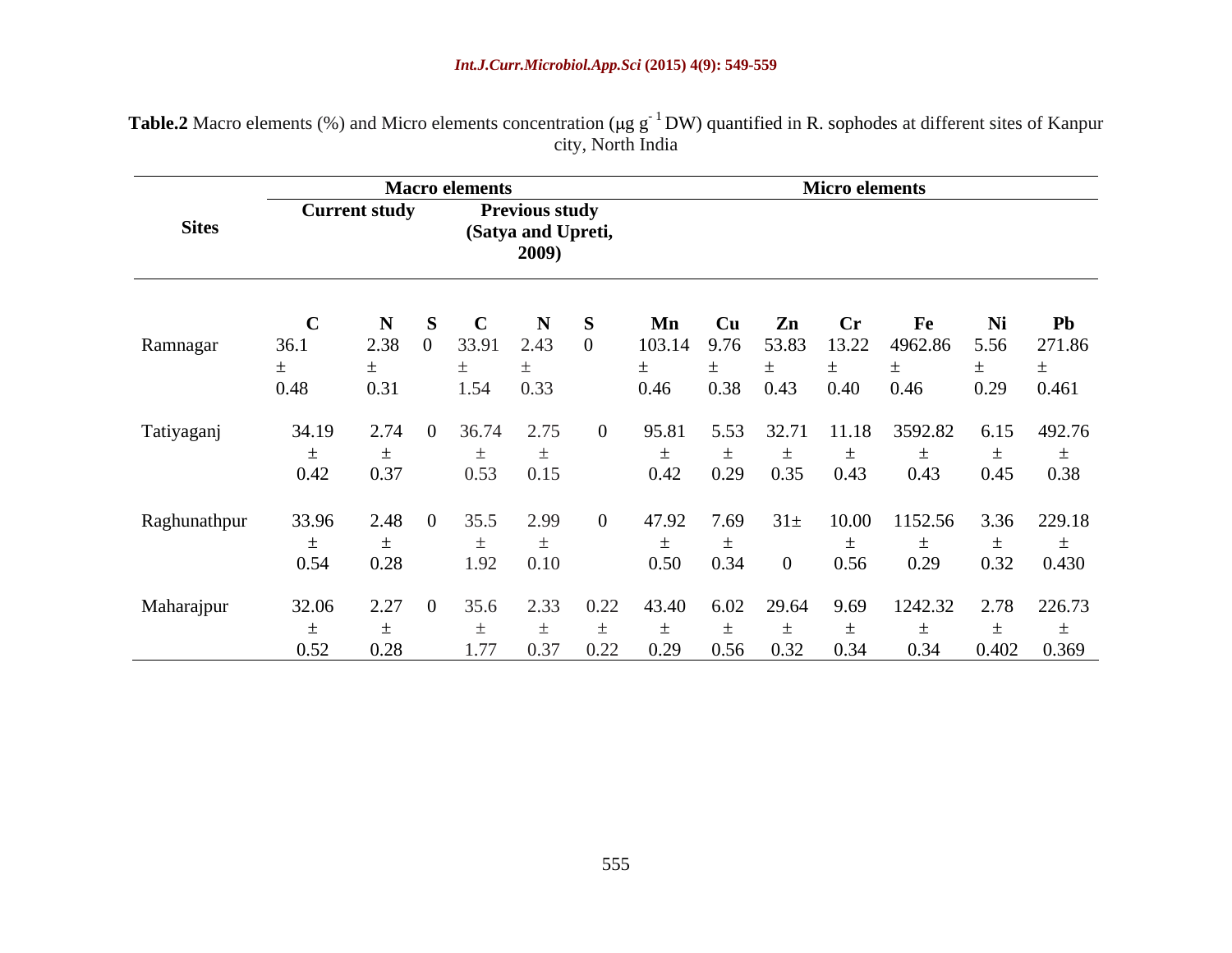| <b>Elements</b>           |        | Mn     | Cu     |                               | $C_{\mathbf{r}}$ |            |                   | P <sub>b</sub> |
|---------------------------|--------|--------|--------|-------------------------------|------------------|------------|-------------------|----------------|
|                           | 0.2502 | 0.8140 | 0.7725 | 0.8681                        | $0.9198**$       | 0.8443     | 0.7282            | 0.1914         |
|                           |        |        |        | 0.4832 -0.3817 -0.1834 0.1053 |                  | 0.2792     | 0.6890            | 0.8974         |
|                           |        |        |        |                               |                  |            |                   |                |
| Mn                        |        |        | 0.3444 | 0.7253                        | 0.8982           | $0.9759**$ | $0.9668**$ 0.6307 |                |
| $\mathbf{C}_{\mathbf{H}}$ |        |        |        | 0.8550                        | 0.7041           | 0.4914     | 0.1524            | $-0.4719$      |
| Zn                        |        |        |        |                               | $0.9534**$       | 0.8494     | 0.5367            | $-0.0764$      |
|                           |        |        |        |                               |                  | $0.9643**$ | 0.7662            | 0.2258         |
| Fe                        |        |        |        |                               |                  |            | 0.8865            | 0.4568         |
|                           |        |        |        |                               |                  |            |                   | 0.7932         |
| Pb                        |        |        |        |                               |                  |            |                   |                |

**Table.3** Correlation variance between the macro and micro elements in R. sophodes. Correlation variance shows \*\* Significant at 1 %

### **Figure.1** Map of Kanpur city showing localities explored for lichen and its location within Uttar Pradesh, India



Lucknow, India for providing necessary Fellowship.

**Acknowledgments Acknowledgments Acknowledgments Acknowledgments Acknowledgments Acknowledgments Acknowledgments Acknowledgments Acknowledgments Acknowledgments Acknowledgments Acknowledgements Ackn** Authors are thankful to the Director, of Scientific and Industrial Research, New National Botanical Research Institute, Delhi, India for providing Senior Research laboratory facilities to work. The corresponding author is thankful to Council Fellowship.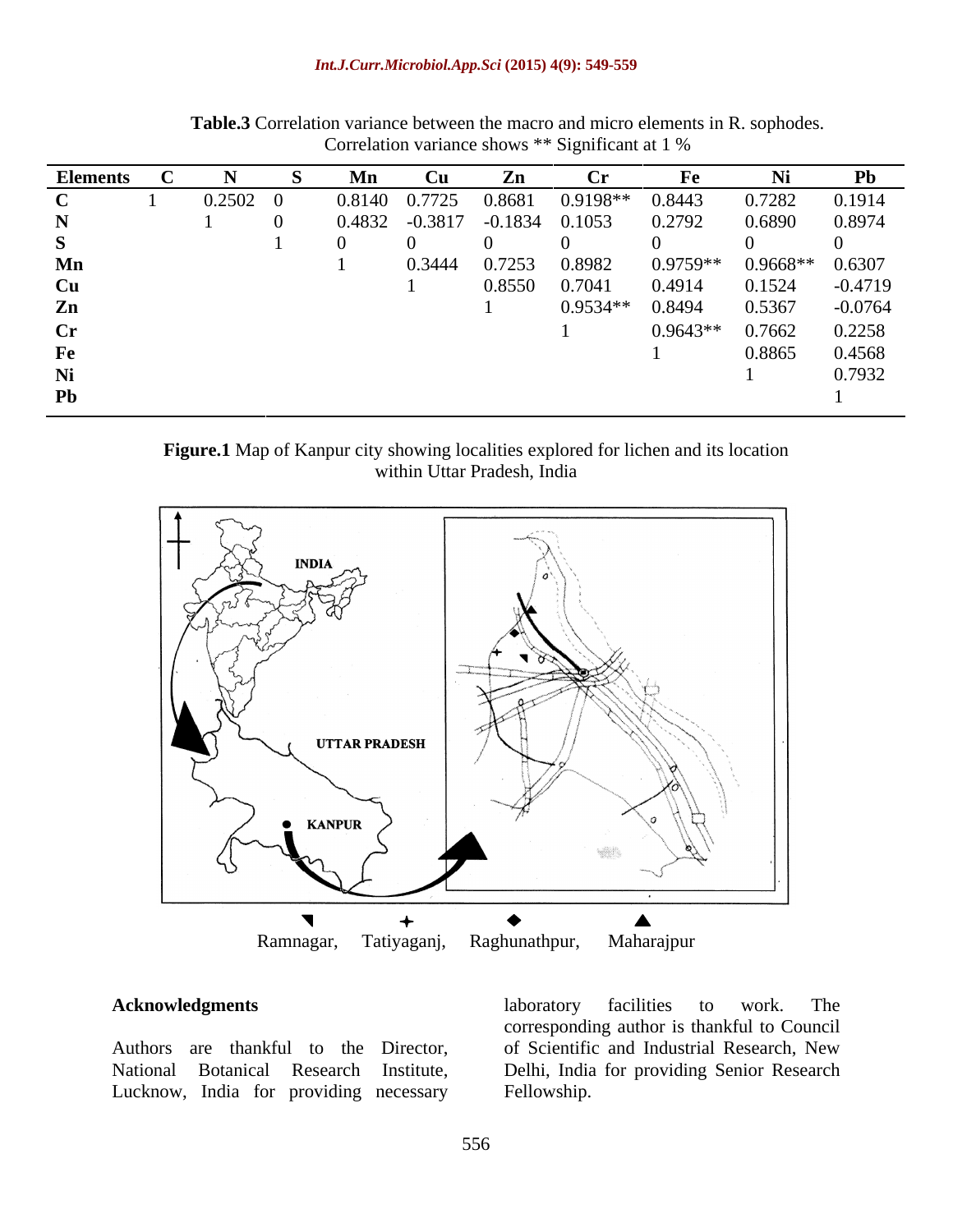- Akbulut, M., Calisir, S., Marakoglu, T., Coklar, H. 2008. Chemical and technological properties of European cranberry bush (*Viburnum opulus* L.) fruits. Asian Journal of Chemistry,
- microlichens of India, Nepal and Sri Lanka. Bibliotheca Lichenologica,
- Awasthi, D. D. 1988. A key to the macro lichens of India and Nepal. Hattori Botanical Laboratory, 65. 207-302.
- Bajpai, R., Shukla, V., Upreti, D.K. 2013. Impact assessment of anthropogenic Technology, 10: 1287-1294.
- Bajpai, R., Upreti, D.K. 2012. Accumulation heavy metals in a contaminated area of West Bengal, India, in the lichen
- Bialonska, D., Dayan, F.E. 2005. Chemistry Cont<br>
of the lichen Hypogymnic physodes 611. of the lichen *Hypogymnia physodes* transplanted to an industrial region. Jornal of Chemistry Ecology, 31:
- Cansaran-Duman, D., Atakol, O., Atasoy, I., 2009. Heavy metal accumulation in Atmospheric<br>Psaudavarnia furfusacea (J.) Zonf 2670–2673. *Pseudevernia furfuracea* (L.) Zopf in Karabük, Turkey. Z Naturforsch
- Chowdhury, M.I.S, Safiullah, S.M., Iqbal, Ali, M., Mofizuddin, S., Kabir, E.<br>1982 Carbon transport in the Ganges Gomez, K.A., Gomez, A.,A. 1984. 1982. Carbon transport in the Ganges and the Brahmaputra: preliminary

**References** Paläontologische Mitt Geol, 52: results. Geologische and 457 468.

- Crittenden, P.D. 1996. The effect of oxygen deprivation on inorganic nitrogen uptake in an Antarctic macrolichen. Lichenologist, 28: 347-354.
- 20: 1875-1885. the lichen genus *Parmelia sensu lato* Awashti, D.D. 1991. A key to the in India. Ph. D. thesis, Lucknow Divakar, P.K. 2001, Revisionary studies on in India. Ph. D. thesis, Lucknow University, Lucknow.
	- 40: 1-337. 2000. Use of native and transplanted Fernandez, J.A., Aboal, J.R., Carballeira, A. mosses as complementary techniques for biomonitoring mercury around an industrial facility. Science of the Total Environment, 256: 151-161.
	- activities on air quality, using lichen **1.1.** Michaels, A., Schnoor, J.L.<br>Remototrachypa awasthii as 1995. Nitrogen fixation: *Remototrachyna awasthii* as biomonitor. International Journal of anthropogenic enhancement<br>Environmental Sciences and environmental response. Environmental Sciences and environmental response. Galloway, J.N, Schlesinger, W.H, Levy, I.H., Michaels, A., Schnoor, J.L. 1995. Nitrogen fixation: anthropogenic enhancement environmental response. Global Biogeo Cycles, 9: 235-252.
	- and toxic effect of arsenic and other **Exercise Ronen, R. 1988.** Correlation between<br>heavy metals in a contaminated area **concentration** of adenosine *Pyxine cocoes* (Sw.) Nyl. and the amounts of air born heavy<br>Ecotoxicology and Environmental and sulphur transplanted Safety, 83: 63-70. The contraction of the state of the state of the state of the state of the state of the state of the state of the state of the state of the state of the state of the state of the state of the state of th Garty, J., Kardish, N., Hagemeyer, J., Ronen, R. 1988. Correlation between concentration of adenosine triphasphate, chlorophyll degradation and the amounts of air born heavy metals and sulphur transplanted lichen. Archive Environmental Contamination Toxicology, 17: 601 611.
	- 2975 2991. highway traffic on ambient nitrogen Kahya, D., Aras, S., Beyaztas, T. The immediate vicinity of highways.<br>
	2000 Heavy metal accumulation in Atmospheric Environment, 41: Gilbert, N.L., Goldberg, M.S., Brook, J.R., Jerrett, M. 2007. The influence of dioxide concentrations beyond the immediate vicinity of highways. Atmospheric Environment, 41: 2670 2673.
	- from the Karabük iron-steel factory **CHIDERT, N.L., Woodhouse, S., Stieb, D.M.**, C, 9/10-64c: 717-723. dioxide and distance from a major Gilbert, N.L., Woodhouse, S., Stieb, D.M., Brook, J.R. 2003. Ambient nitrogen dioxide and distance from a major highway. Science of the Total Environment, 312: 43-46.
		- Gomez, A.,A. Statistical Procedure for Agricultural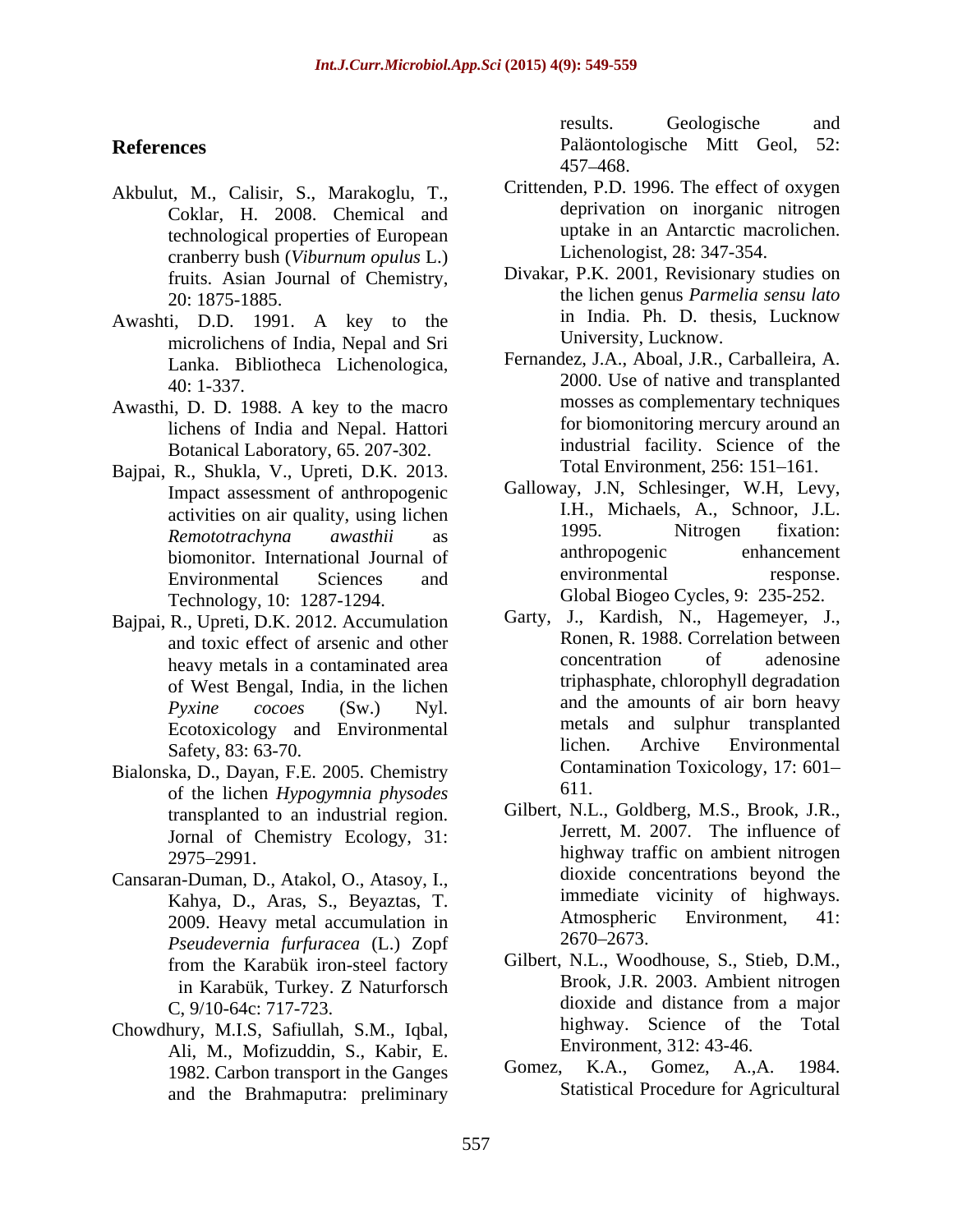Research*,* John Wiley, New York.

- 
- Journal of Environmental Biology,
- Ite, A.E., Udousoro, I.I., Ibok, U.J. 2014.
- Waclawek,M. 2011. Use of Lichen
- Lee, D.H. 1972. Metallic contaminants and
- Máguas, C., Pinho, P., Branquinho, C., Carbon-Water-Nitrogen relationships
- Minganti, V., Capelli, R., Drava, G., De Journal of Atmospheric Chemistry,

45: 219 229.

- Gowd, S.S., Reddy, R., Govil,P.,K. 2010. Monaci, F., Moni, F., Lanciotti, E., Grechi, Assessment of heavy metal D., Bargagli, R. 2000. Biomonitoring contamination in soils at Jajmau (Kanpur) and Unnao industrial areas of the Ganga Plain, Uttar Pradesh, India. Journal of Hazardous Environmental Pollution 107: 321- Materials, 174: 113–121. 327. of airborne metals in urban environments: new tracers of vehicle emission, in place of lead. 327.
- Gupta, K., Gaumat, S., Mishra, K. 2011. Nayaka, S., Upreti, D.K., Gadgil, M., Chromium accumulation in Pandey, V. 2003. Distribution submerged aquatic plants treated by pattern and heavy metal with tannery effluent at Kanpur. accumulation in lichens of Bangalore 32: 591-597. Lalbagh garden. Currant Science, 84: Pandey, V. 2003. Distribution pattern and heavy metal city with special reference to 674-680.
	- Distribution of Some Atmospheric Palmqvist, K. 2000 Tansley Review No. Heavy Metals in Lichen and Moss 117. Carbon Economy in Lichens. Samples Collected from Eket and New Phytology, 148: 11–36. New Phytology, 148: 11–36.
- Ibeno Local Government Areas of Pleijel, H., Karlsson, G.P., Gerdin, E.B. Akwa Ibom State, Nigeria. American Journal of Environmental  $\overline{C}$  relationship between  $NO_2$ Prottaction, 2: 22-31. concentration and the distance from Klos, A., Rajfur, M., Sramek, I., a highroad. Science of the Total 2004. On the loga rithmic relationship between  $NO<sub>2</sub>$ concentration and the distance from Environment, 332: 261 264.
	- and Moss in Assessment of Forest Purvis, O.W., Chimonides, J., Din, V., Contamination with Heavy Metals in Erotokritou, L., Jeffries, T., Jones, Praded and Glacensis Euroregions G.C., Louwhoff, S., Read, H., Spiro, (Poland and Czech Republic). Water Air and Soil Pollution, 222: 367-376. responsible for the changing lichen human health. New York: Academic B. 2003. Which factors are floras of London? Science of the Total Environment, 310:179–189.
	- Press. Romic, M., Romic, D. 2003. Heavy metal Hartard, B., Lakatos, M. 2013. in urban area. Environ Geol, 43: distribution in agricultural top soils  $795 - 805.$
	- between lichens and the atmosphere: Satya, Upreti, D.K. 2009. Correlation among Tools to understand metabolism and carbon, nitrogen, sulphur and ecosystem change. MycoKeys, 6: 95 106 *Rinodina sophodes* found at Kanpur Pellegrini, R., Brunialti, G., Materials, 169: 1088-1092. carbon, nitrogen, sulphur and physiological parameters of city, India. Journal of Hazardous
	- Giordani, P., Modenesi, P., 2003a. Satya, Upreti, D.K., Patel, D.K. 2012. Biomonitoring of trace metals by *Rinodina sophodes* (Ach.) Massal.: a different species of lichens bioaccumulator of Polycyclic (*Parmelia*) in North-West Italy. Aromatic Hydrocarbons (PAHs) in bioaccumulator of Polycyclic Kanpur City, India. Environmental